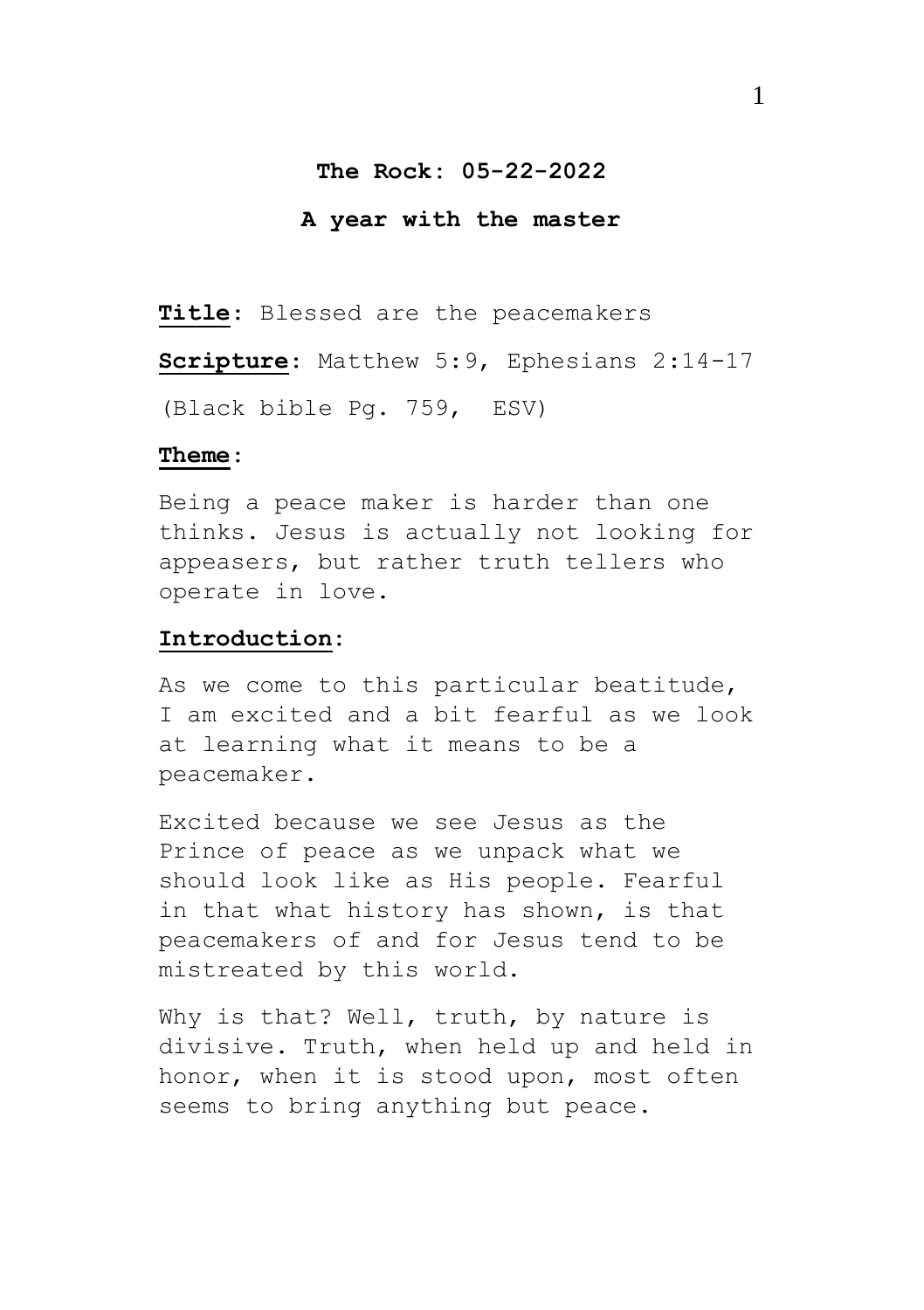It seems to bring strife, discord, and discontent. Or, does it? For if, truth by nature divides, most especially right from wrong, it actually brings a peace from God even in chaos. That reconciliation which we have through Jesus and His work on the cross in turn allows us to see Him through all the fog of opinion and fighting.

Three times between 1938-1939, Neville Chamberlin attempted to make peace. Actually, what he to tried to do was appease a bully -Adolph Hitler, and avoid getting pulled into the issues on continental Europe.

His hope was containment and keeping the "peace in Europe" and ultimately the Isle of Britain safe. Without going into the details of history, the Sudetenland, Czechoslovakia, and then Poland were all sacrificed to "keep the peace."

But, was that peace, really? No, and sadly we know, while at the outset, being a peace-keeper (appeaser) seems easier, it costs.

Typically, it costs others of course, but it always costs. Truth is also sacrificed in the midst of it as well. Denying the truth which is clear and sitting right in front of us so as not to offend, so as to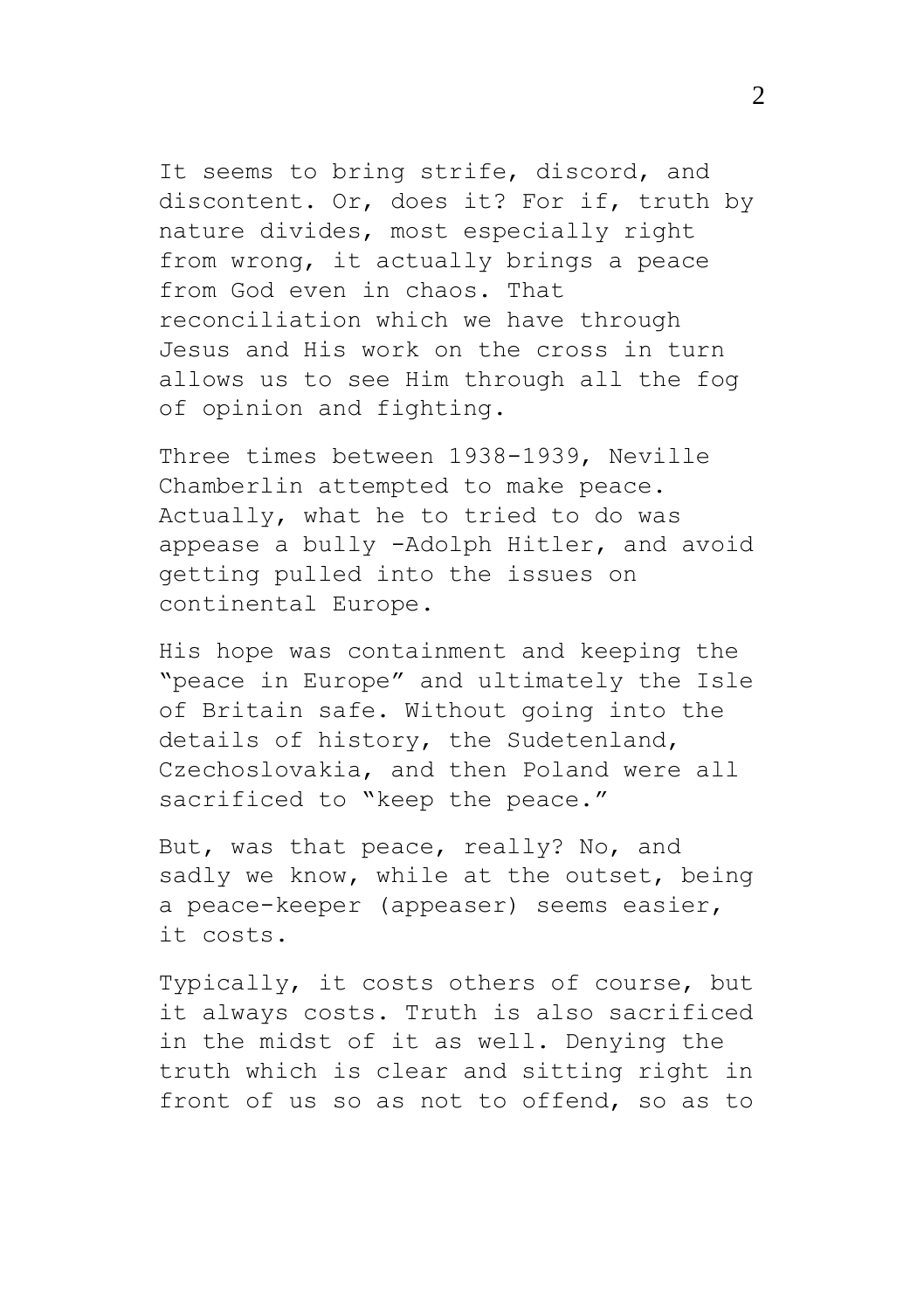keep the peace, will in the end, always fail.

It may take time, and the cost may be high, but it will always fail. Failure to make genuine peace by holding to the truth and not compromising, is our call and our mission in this world.

But the world doesn't live by those standards. By trying to keep "the peace" in 1938-1939, it cost the world five years of war and millions of lives lost.

It also caused a complete reset in thinking.

## **The Story:**

But what does that have to do with Matthew 5:9? Much actually. Because it is one of the best examples which clearly marks the difference between a peacemaker and a peace keeper.

A peace keeper will do anything, will compromise in any way, even ignore the evidence before them, and the truth of Scripture in order to maintain "peace".

Not realizing, that when you operate in that way, you have already lost any peace you felt you may have obtained, if you ever had it to begin with.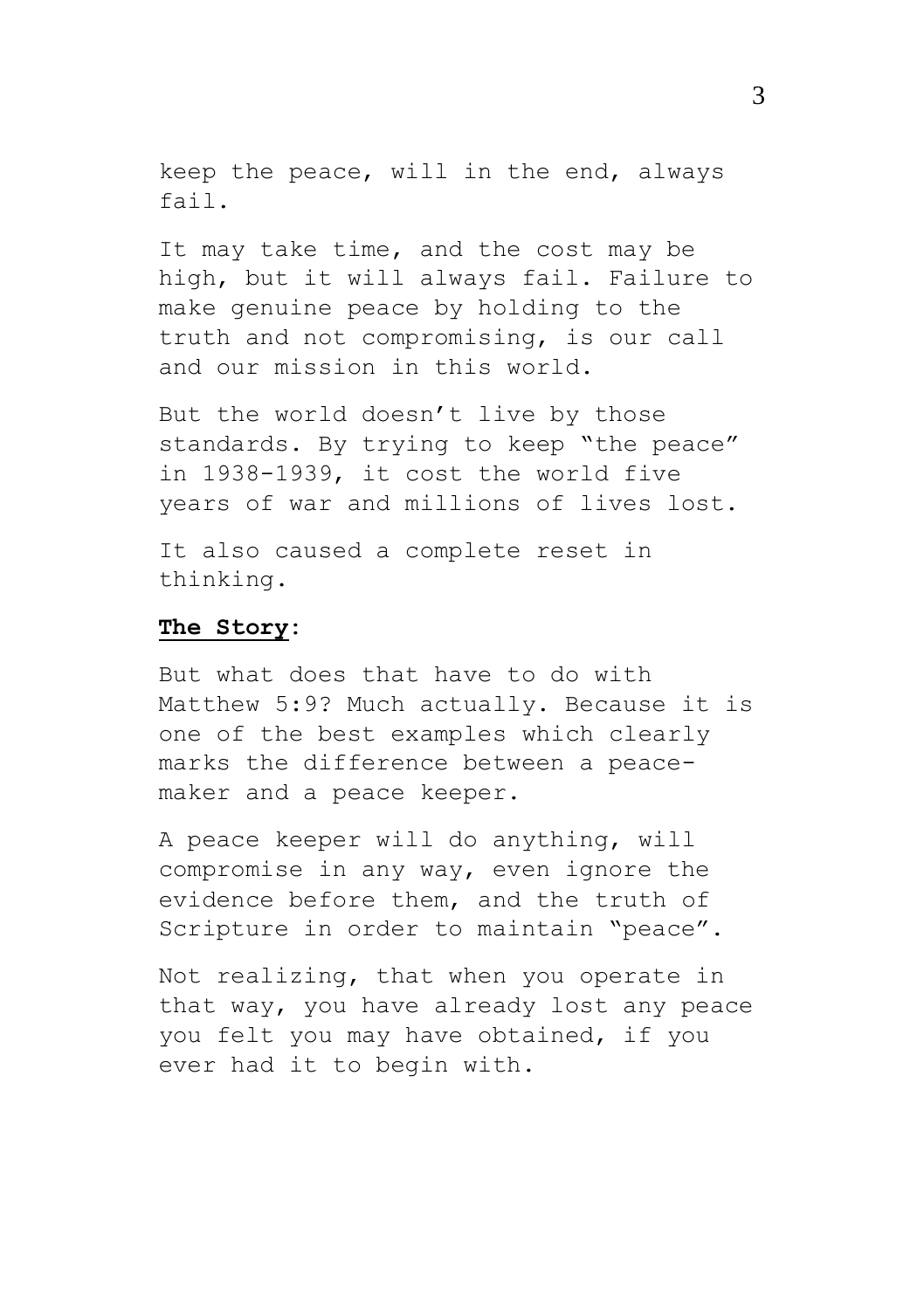A peace maker on the other hand, cannot compromise, and may even seem like a trouble maker, an irritant, an offender. Yet, they will not compromise for "the greater good".

Peace makers will always seek what is right, what is just, and what pleases the heart of God and the commands of God. Never what is easy.

Certainly not for themselves or their position, but God's purposes and plans for His people. There seems to be a connection between the meekness God calls us to and that of being a peace maker.

We have inherited a genuine peace with God because of the cross of Christ.

### **-Romans 5:1-5 (ESV)**

"Therefore, since we have been justified by faith, we have peace with God through our Lord Jesus Christ. Through him we have also obtained access by faith into this grace in which we stand, and we rejoice in hope of the glory of God. Not only that, but we rejoice in our sufferings, knowing that suffering produces endurance, and endurance produces character, and character produces hope, and hope does not put us to shame, because God's love has been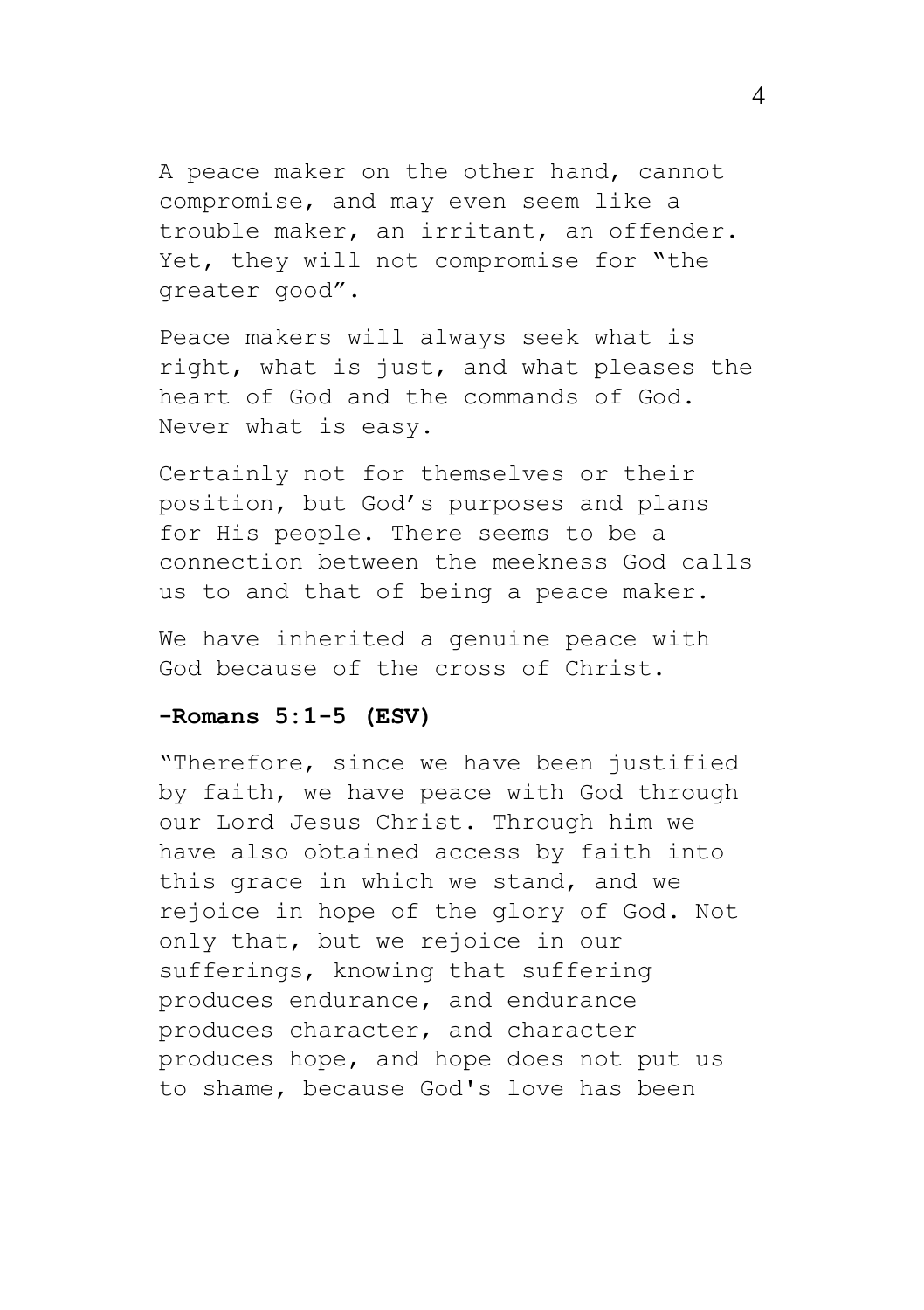poured into our hearts through the Holy Spirit who has been given to us."

Jesus knew the cost of our peace, the truth of the Scriptures that there needed to be a repairing of the relationship between God and His creation. He could have fixed it anyway he wanted to, remember?

He told Peter, "Relax and put your sword away, it has to be this way. Listen, I've got legions of angels at my command, but God the Father said this is the way.

Peace will come through the cross, through my death, through my sacrifice." Jesus is the ultimate peace-maker, the ultimate reconciler. But His own people wanted nothing to do with it:

# **-Luke 19:41-42 (ESV)**

"And when he drew near and saw the city, he wept over it, saying, "Would that you, even you, had known on this day the things that make for peace! But now they are hidden from your eyes."

You see, His own people wanted to keep the peace. In reality however, what they really wanted to keep was their power and position under Roman rule. They wanted their Messiah to rule in the way they saw fit and to their benefit.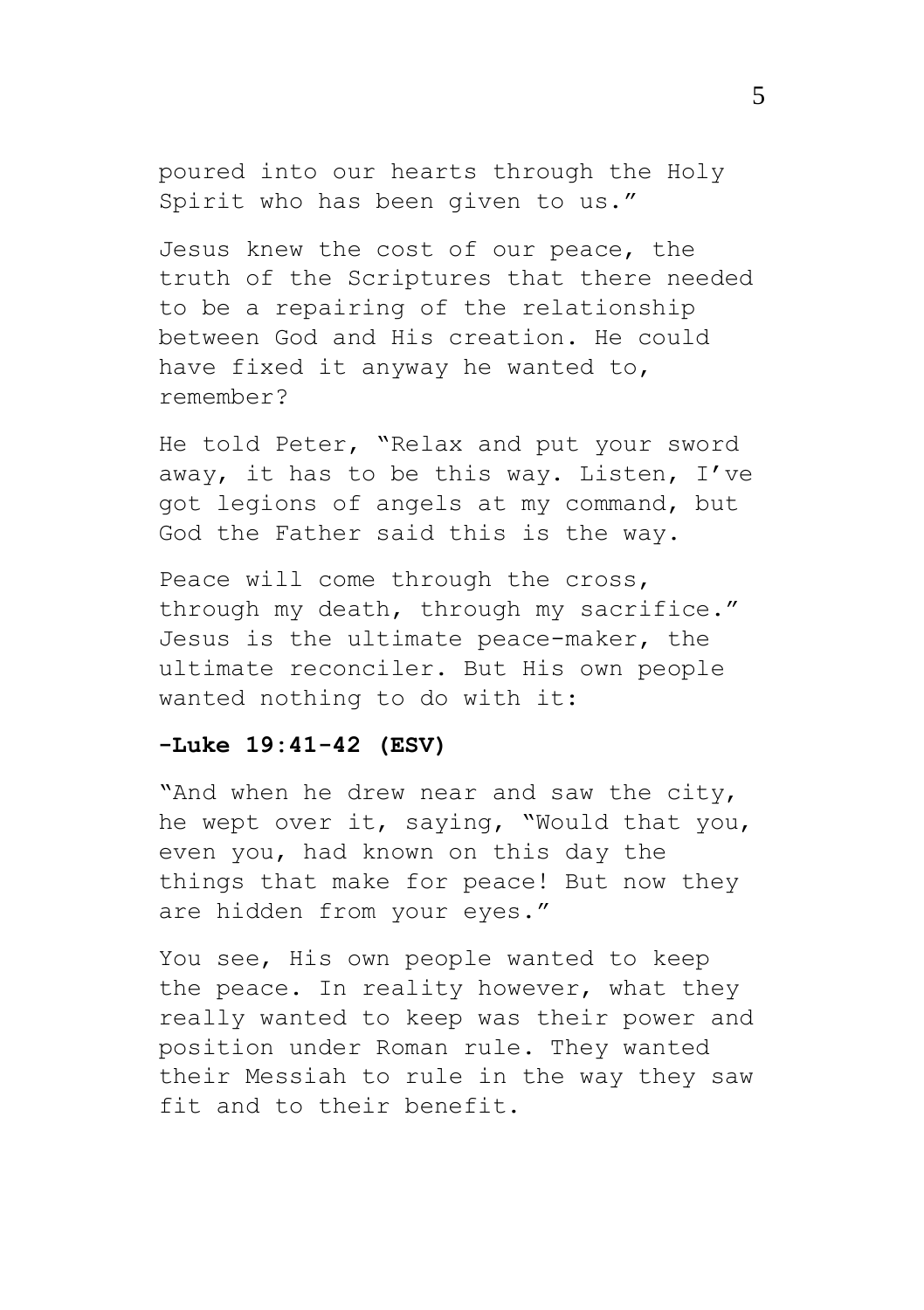But they wanted that without the confession of their need. That in order for genuine peace to rule, they had to come to grips with their need for forgiveness, of repentance before God, and their need of a savior.

Pride, arrogance and a deep desire to be their own gods and kings, caused them to miss the one who would bring them peace. The one who wanted to make them "sons of God".

Taking a page out of Dietrich Bonhoeffer's book: Discipleship: He talks about this particular beatitude. Mostly because he was wrestling it through in very real and practical terms.

He was someone who was in the midst of a crisis, where the wider church in Germany had compromised the truth to keep the peace with Hitler. They sacrificed the gospel, for "safety of position" within the new regime.

But when that happens, not only do you find that you have lost all of those things you wished to keep, you have also lost the truth of Christ.

Being a peace-maker, Bonhoeffer was discovering, meant suffering, meant fighting (seemingly counter-intuitive),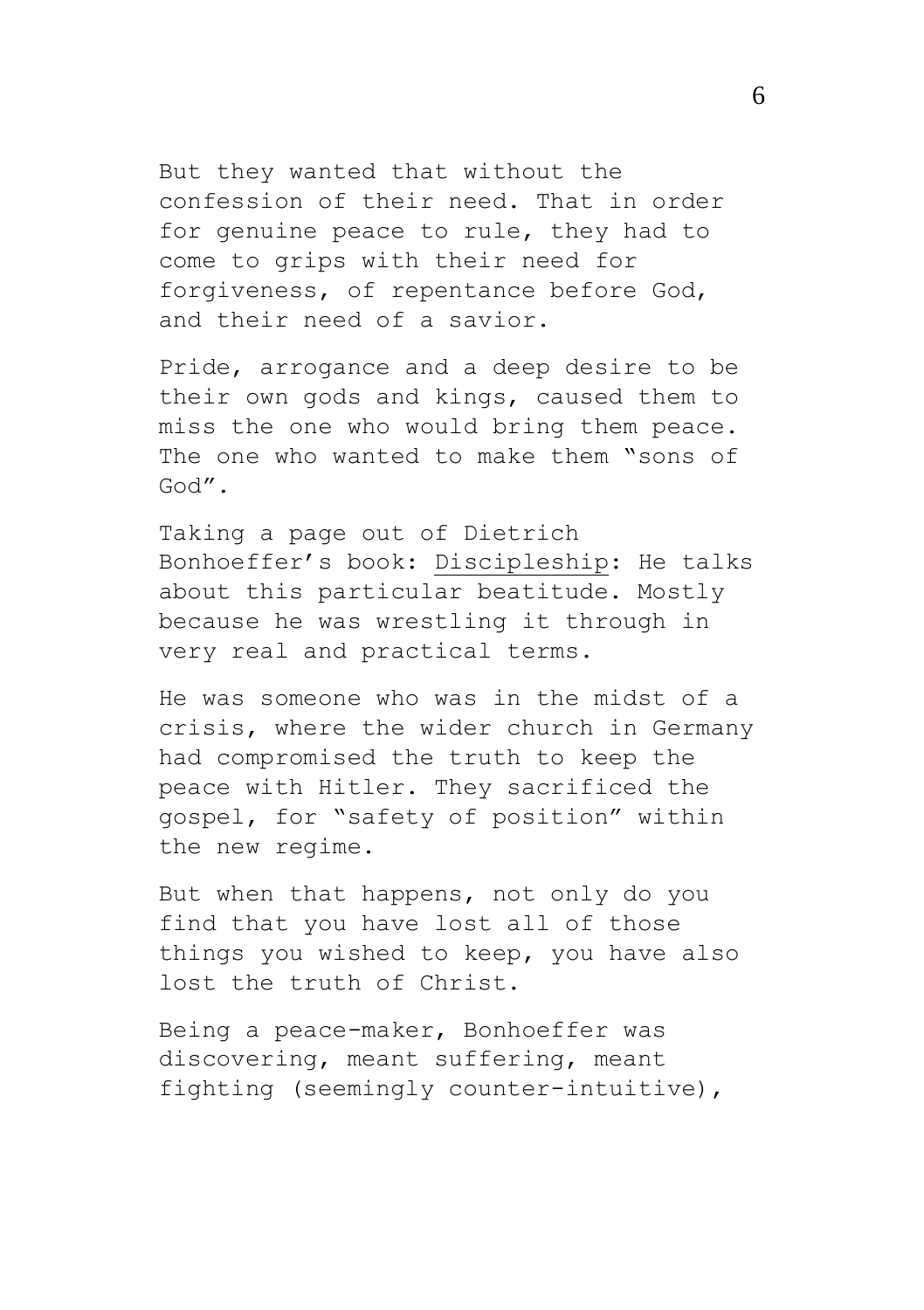it meant sacrifice. It meant being Christ-like. All for the sake of others.

"Jesus's disciples maintain peace by choosing to suffer instead of causing others to suffer."

## **-Discipleship Pg. 108**

Lloyd-Jones, years later says much the same thing when sorting this text out:

"Before one can be a peace maker one really must be entirely delivered from self, from self-interest, from selfconcern."

# **-Studies in the Sermon on the Mount Pg. 104**

Thus, one of the reasons why this beatitude is a difficult one. Being a peacemaker means, putting ourselves in that Christ like position of service for and to others, at the cost of ourselves.

(Bonhoeffer's decision to return to Germany)

You see the connection here between meekness and peacemaker? We can demand things, but we are called to stand on truth, on the gospel on Christ, while at the same time, living in a world which is contrary to that.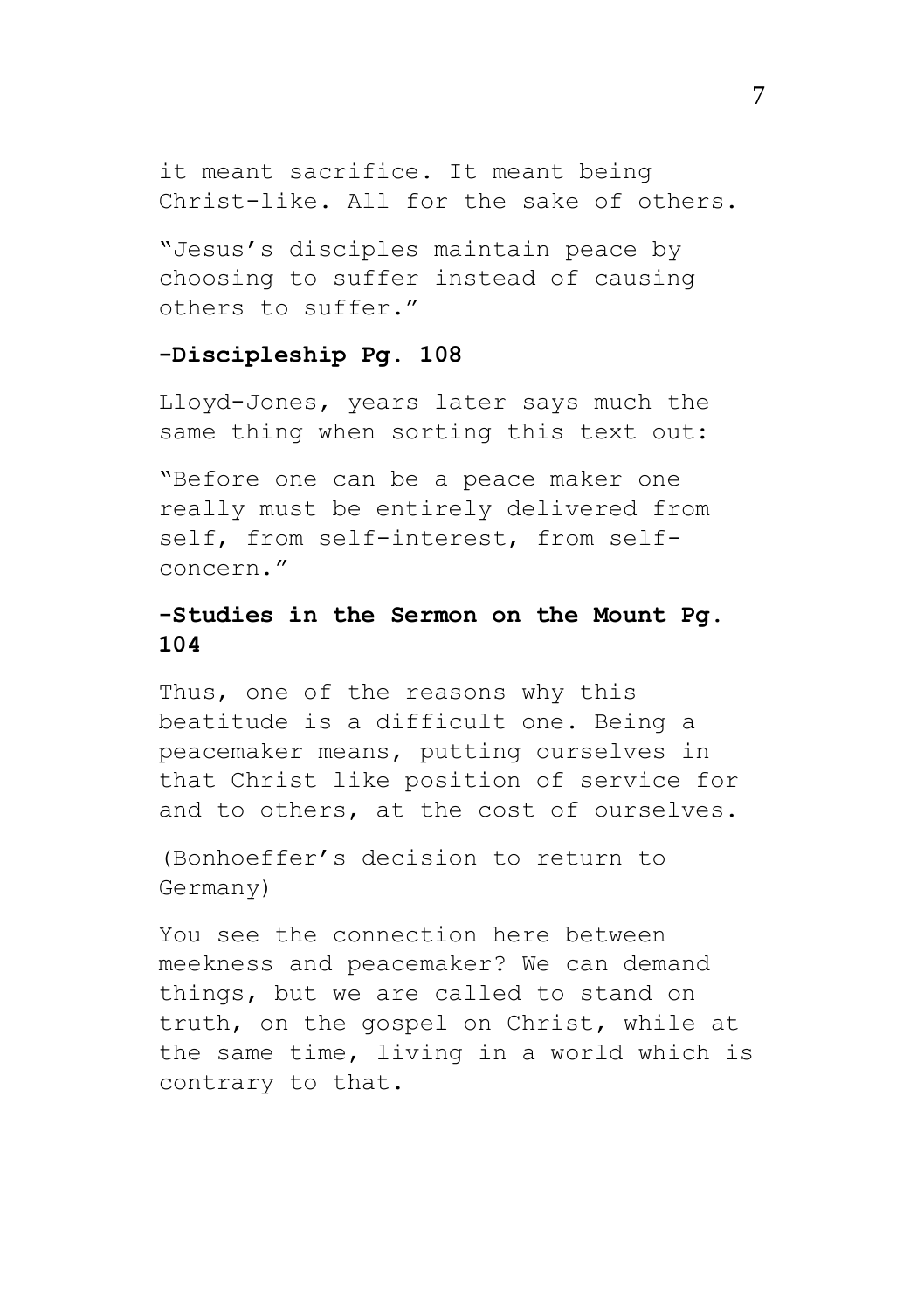Sadly, and more concerning to me, is that the Church in so many ways, and at so many levels has compromised truth for cultural appeasement, and political position.

The absolute beauty of what Jesus has done for us in the ugliness of the cross, is lost.

### **-Jeremiah 6:14 (ESV)**

"They have healed the wound of my people lightly, saying, Peace, peace,' when there is no peace."

Jeremiah the prophet is challenging the people of Israel to stop compromising their faith in God and His promises, in exchange for position and power in this world.

Peace comes when we are in the center of God's will, not our own! Even if that means we are in the midst of very difficult situations and circumstances because we have chosen to stand on and for the Gospel truth.

Up to today, the world still will not understand this. That God is always holding His hand out to us, His people, as well as to the least, the lost and the last, saying: Come to me, come to me, and you will have peace.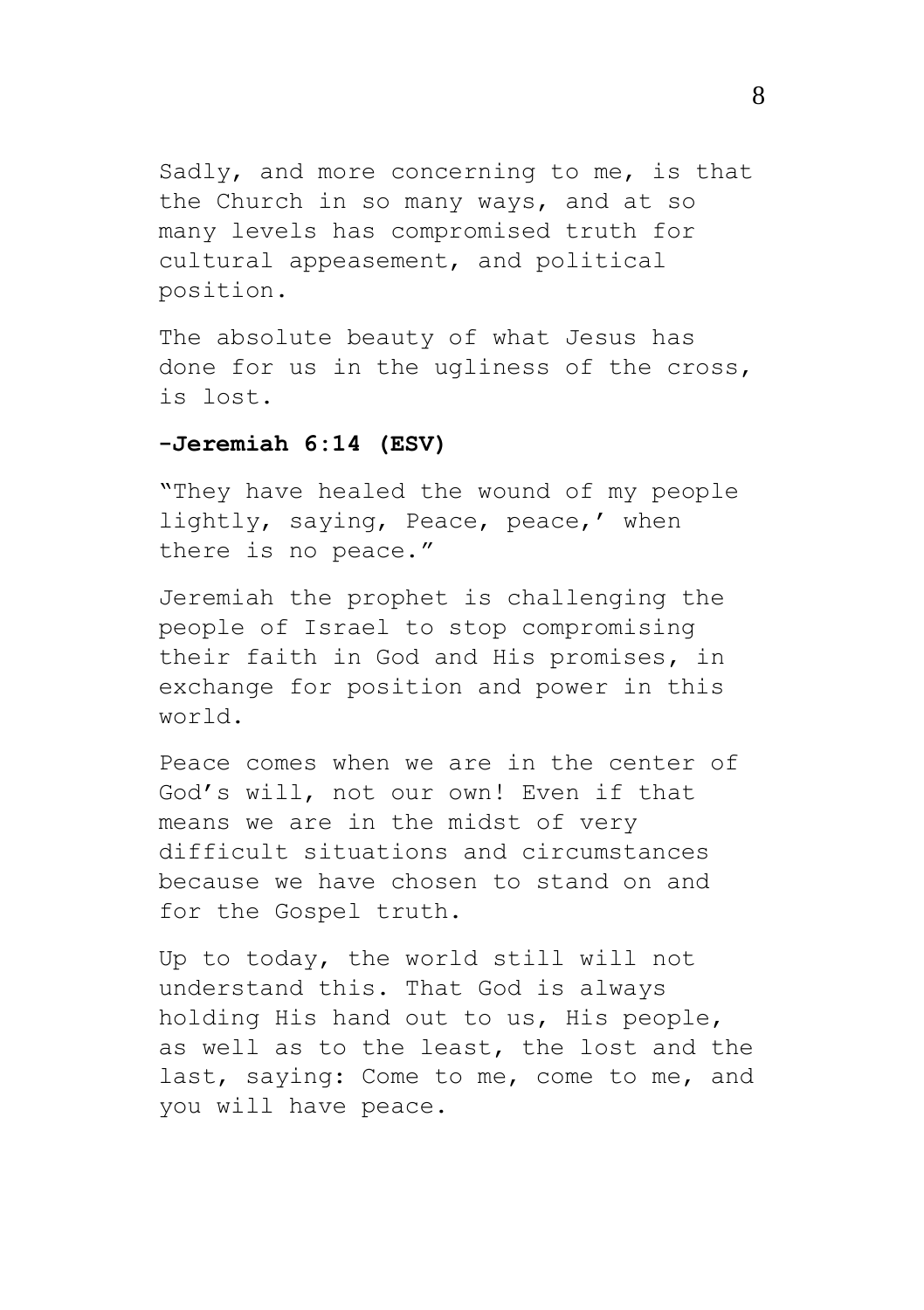When Jesus challenged the crowds in Matthew 11 to do just that. He had in mind a word Jeremiah had said:

# **-Jeremiah 6:16 (ESV)**

"Thus says the Lord: "Stand by the roads, and look, and ask for the ancient paths, where the good way is; and walk in it, and find rest for your souls. But they said, 'We will not walk in it.'"

Jesus issued the same challenge, the same plea:

### **-Matthew 11:28-30 (ESV)**

"Come to me, all who labor and are heavy laden, and I will give you rest. Take my yoke upon you, and learn from me, for I am gentle and lowly in heart, and you will find rest for your souls. For my yoke is easy, and my burden is light."

Peace comes to us, not on our terms, but on His. That is where we find a genuine peace, a comfort in our souls which keeps us in all situations. Given to us by His Holy Spirit.

God, through Christ, pleads with His people to come to Him to find that peace. It is there where we see God, because He transforms our hearts (purifying them) in a way that only He can. He then sends us out and calls us to be peace-makers.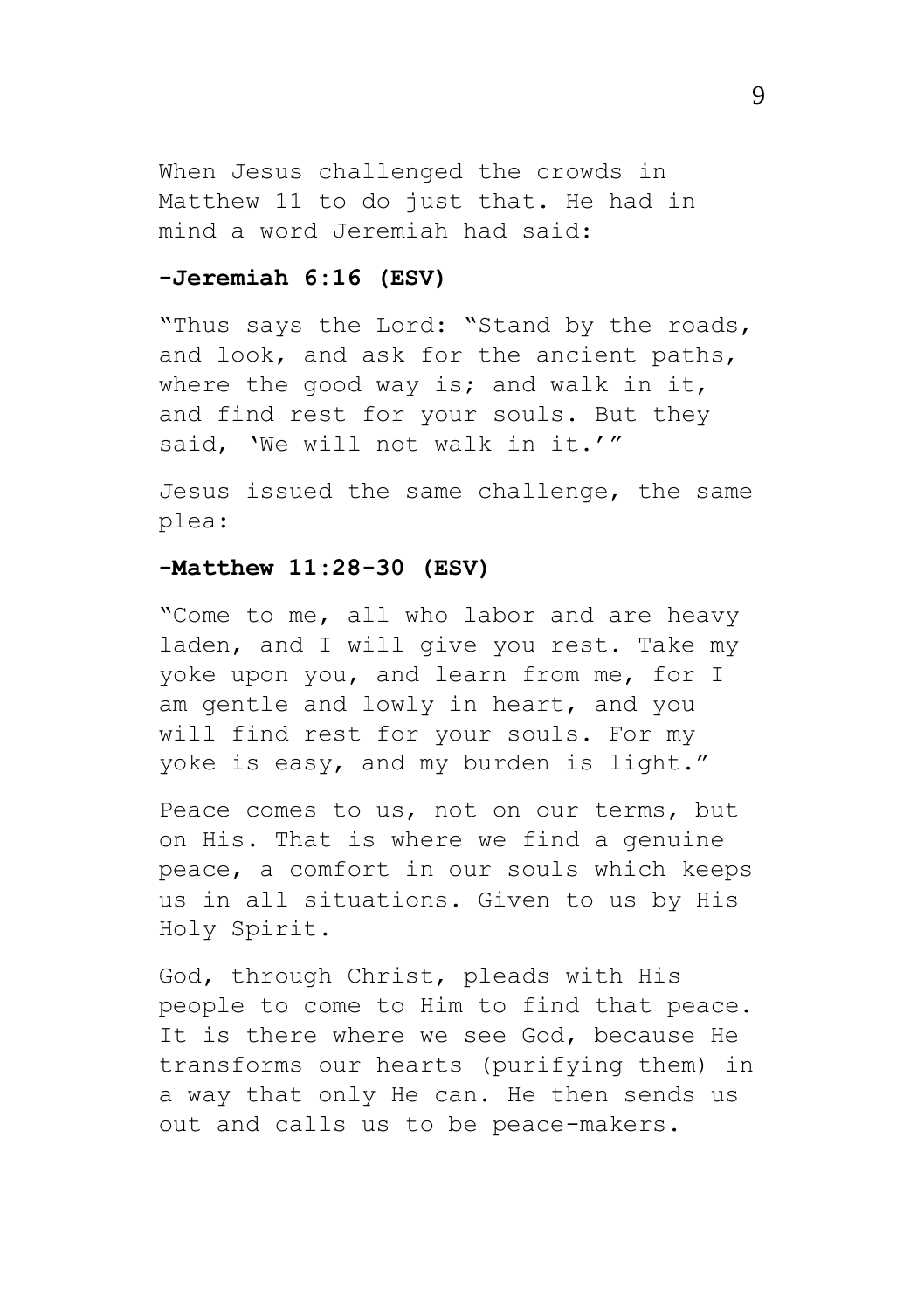To compromise that for the sake of appeasement and "peace" with the world around us, actually sacrifices the truth and with it, we forfeit the genuine peace of Christ.

That begins a battle within us because we are now in conflict with God, and He calls us away from that not into that.

Peter finally understood this. Paul finally understood this, and Bonhoeffer too, finally understood it, in very real and practical terms.

In order for peace to rule, one needs to stand unwavering on the truths of God in the face of evil and the foolishness of the world.

If and / or when the Church compromises on this, she has nothing to offer to a lost world. When it comes to fighting for peace, the Church loses the moral high ground when we fight as the world does.

This doesn't mean we are passive and become everyone's doormat as it were. Rather, we are to fight differently and with a different focus and end game in view.

We are called to bring glory to God in all we do. We are called to make much of Jesus in all we do. Because Jesus had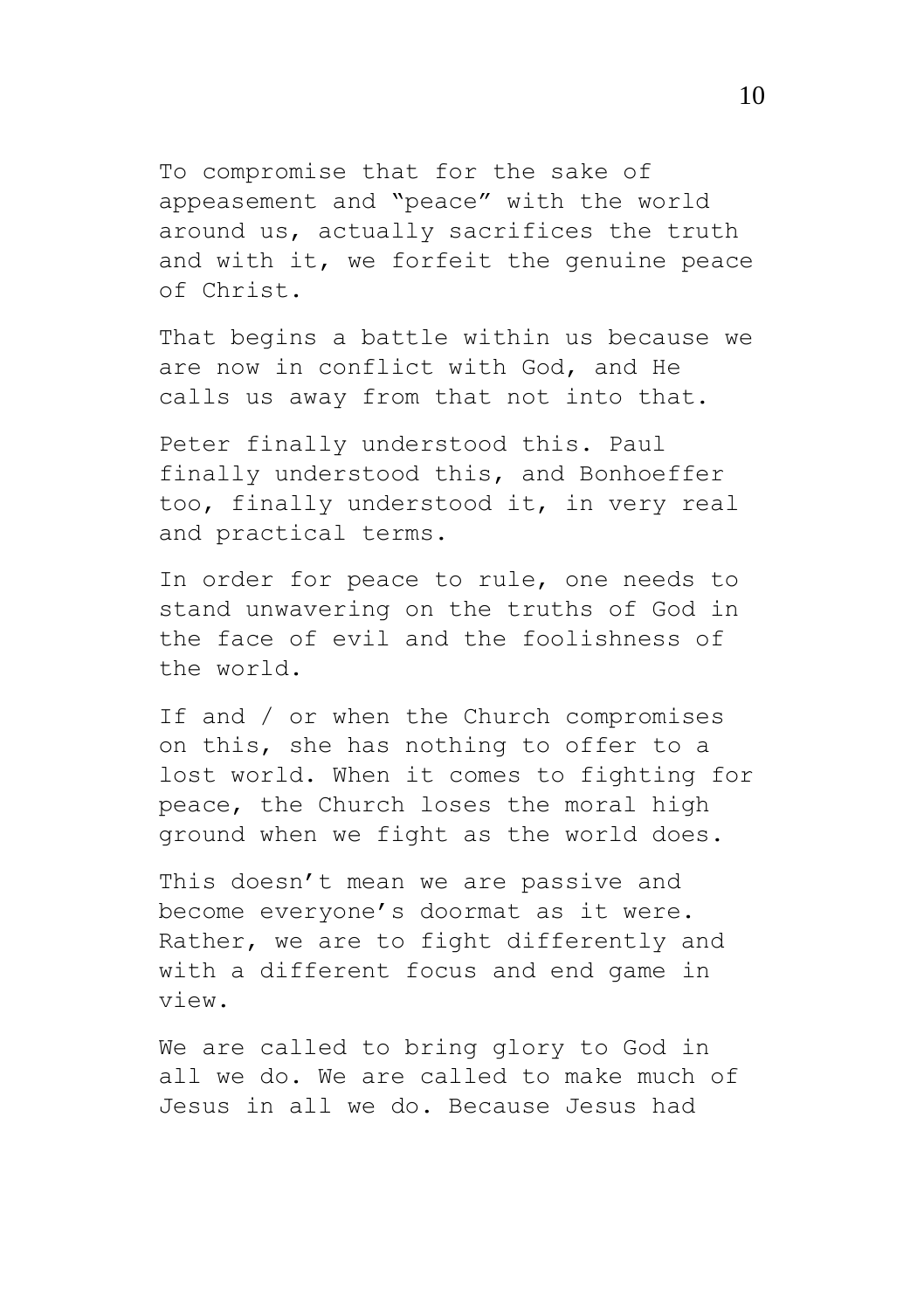only one goal in mind, and that was to bring glory to His father in Heaven.

As a result, we were reconciled to Him and we found peace. Thus, Paul's statement to the Romans we read earlier as well as out text from his letter to the Ephesians.

Paul tells us *what* God has done for us in Christ. It is such a powerful statement, when we understand it:

### **-Ephesians 2:13-15 (ESV)**

"But now in Christ Jesus you who once were far off have been brought near by the blood of Christ. For he himself is our peace, who has made us both one and has broken down in his flesh the dividing wall of hostility by abolishing the law of commandments expressed in ordinances, that he might create in himself one new man in place of the two, so making peace…"

That is what He has done for us. Blessed are the peace makers, for they shall be what? Called the sons and daughters of God.

If we want to be sons and daughters of God, the next question we ought to ask is the *how*?

How did God do this through Jesus?

11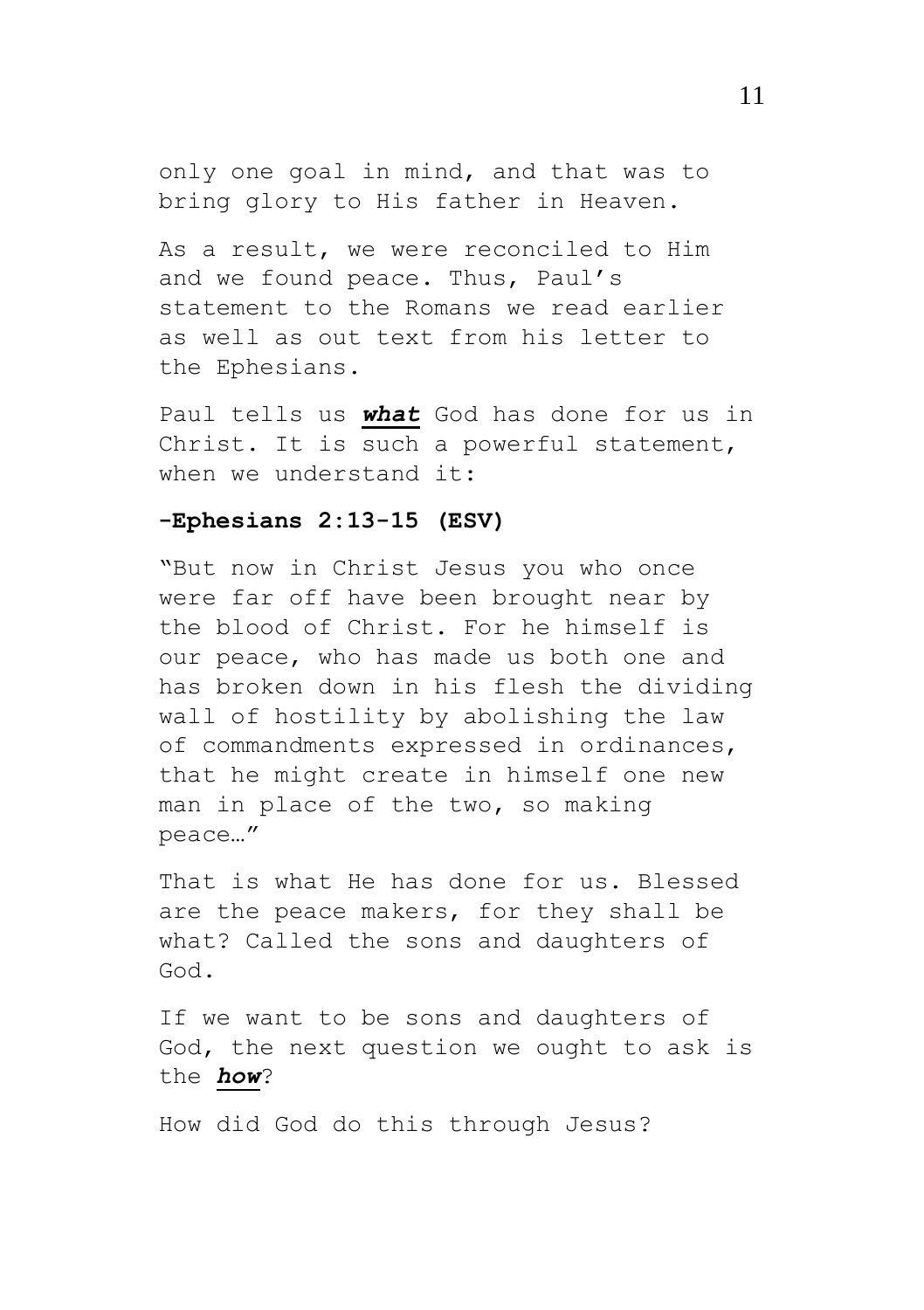### **-Philippians 2:5-8 (ESV)**

"Have this mind among yourselves, which is yours in Christ Jesus, who, though he was in the form of God, did not count equality with God a thing to be grasped, but emptied himself, by taking the form of a servant, being born in the likeness of men. And being found in human form, he humbled himself by becoming obedient to the point of death, even death on a cross."

Jesus has become our peace, through the cross, by emptying Himself and serving. As a result, God exalted Him, giving Him the name above all others.

He is the Son of God who has reconciled us to God, making peace by bringing God all the glory. How do we do this, as his sons and daughters in the world?

First, without the Holy Spirit this is impossible. I offer you a few things by way of Lloyd-Jones as well as myself.

**1-Be quiet**, **be kind**. Don't speak, most especially when you really would like to. That is Christ-like.

### **-James 1:19-20 (ESV)**

"Know this, my beloved brothers: let every person be quick to hear, slow to speak, slow to anger; for the anger of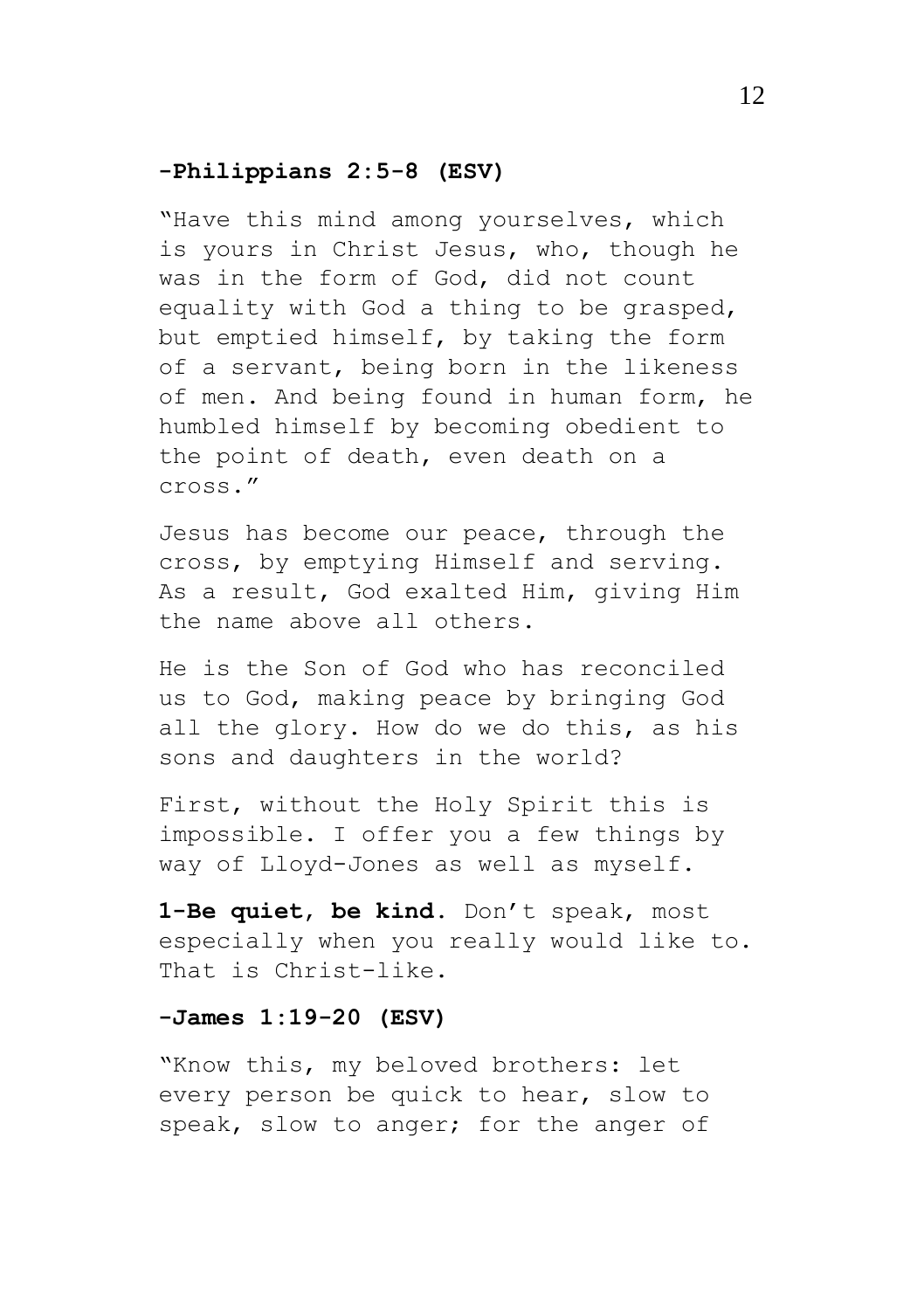man does not produce the righteousness of God."

In our world of needing to be heard, a lot is said that doesn't need to be, or shouldn't be. Sometimes being quiet, even when you are right, is right.

Social media has allowed an unbelievable lack of accountability, an ability for us to depersonalize others, and argue in the ether. Saying things far too often that we probably wouldn't if we were face to face with someone.

Is it kind, is it necessary, is it productive, and does it bring God glory? Let's ask ourselves those things before we fire a shot across the bow.

Jesus had a lot to say, and more often than not, He said very little, or nothing at all.

**2-Empty yourself**. We've talked a lot on this already, so just remember, seek to serve others. That includes your enemies, and those who are not like you and do not think like you.

Jesus said to do good to those who hate you, to love your enemies. Goodness, if we are honest, there are times when we struggle to love our friends, say nothing of our enemies. But it is to this we are called. When we do good to those who hate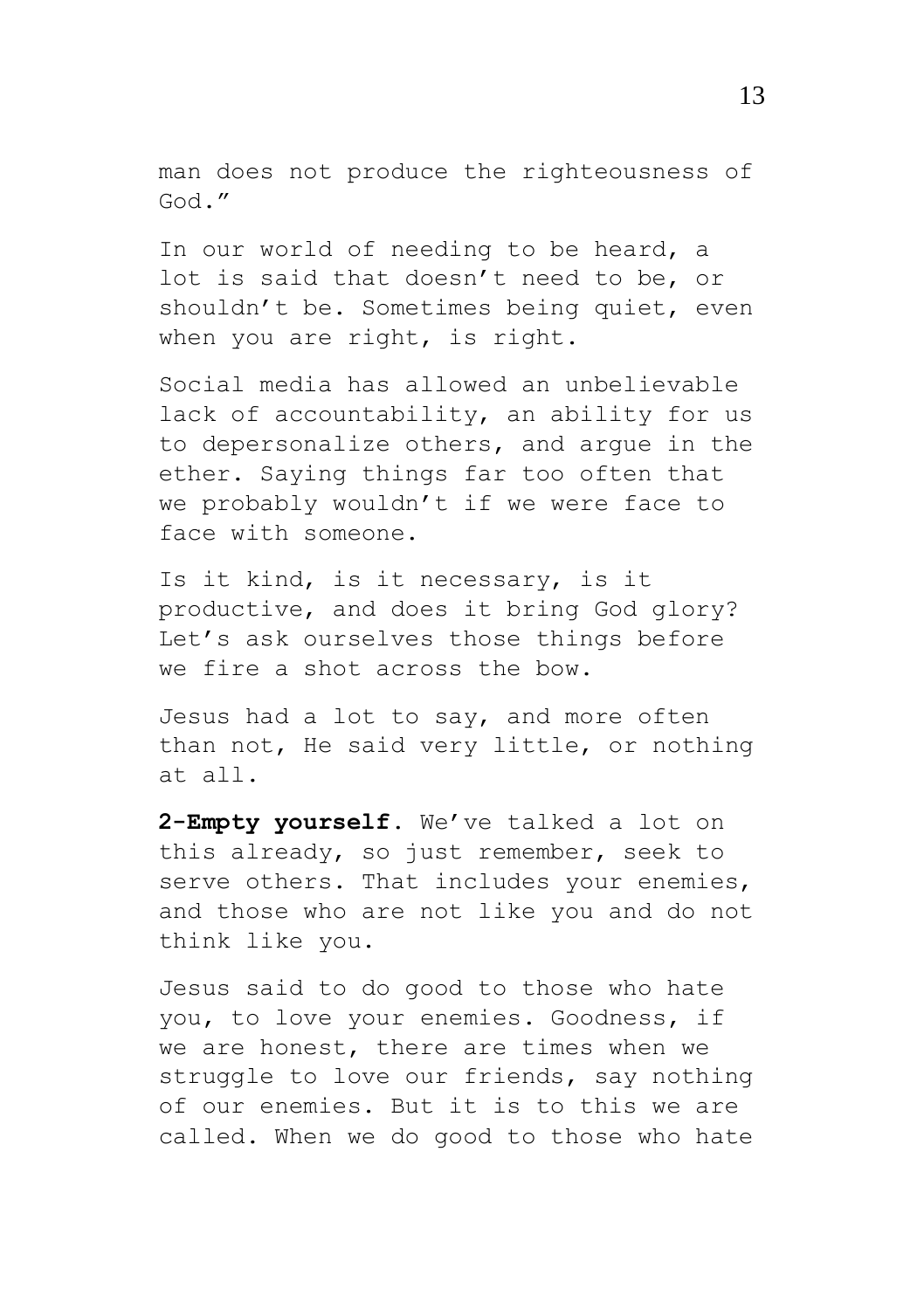us and persecute us (next week), we become sons of God- the outworking of being genuine peace-makers.

Seems quite counter-intuitive, doesn't it? FO course it does, because it is not at all the way our culture and world works. Yet, that is the Kingdom call upon our lives, to live in this way.

**Lastly**-Remember, it is about Jesus. He is our peace, and He came into this world that we may have a genuine peace with God.

Our mission as disciples of Jesus, is to offer Him to the world as the only answer, as the only one who can bring peace, the only one who can bring reconciliation.

"For the peacemaker has only one concern, and it is the Glory of God amongst men"

# **-Studies in the Sermon on the Mount Pg. 106**

This looks different every day. Because it's not about a track, it's not about being on the street corner telling people to repent.

It's about doing the next right and true thing. How can I glorify God today, and make Jesus smile? How can I help one person today who may need it?